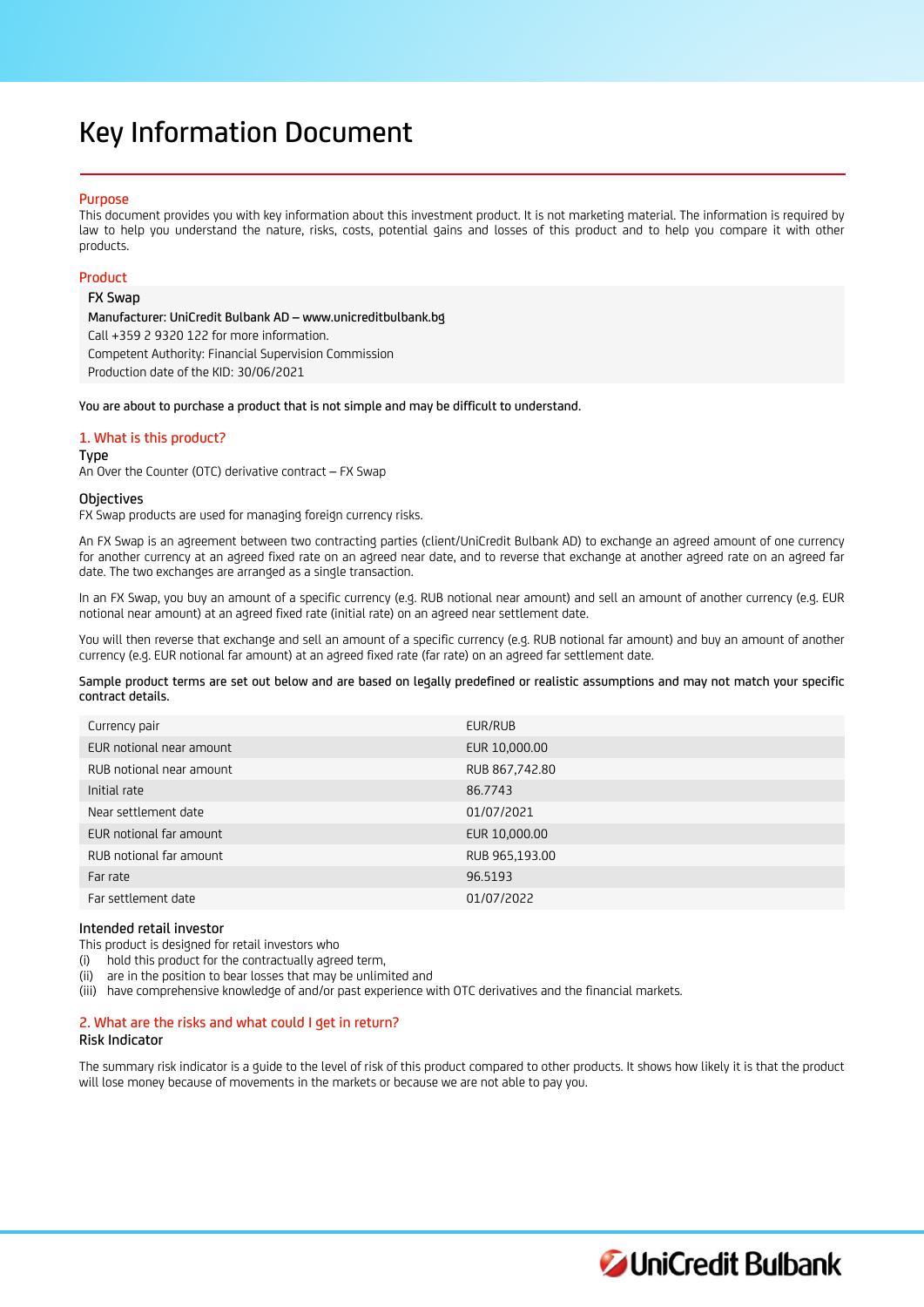We have classified this product as 7 out of 7, which is the highest risk class.



Be aware of currency risk. You may pay and/or receive payments in a different currency, so the final return you will get depends on the exchange rate between the two currencies. This risk is not considered in the indicator shown above.

In some circumstances you may be required to make payments to pay for losses. The total loss you may incur may be significant.

This product does not include any protection from future market performance so you could incur significant losses.

#### Performance Scenarios

Market developments in the future cannot be accurately predicted. The scenarios shown are only an indication of some of the possible outcomes based on recent returns. Actual returns could be lower.

# Notional amount EUR 10,000

| Scenarios             |                                            | 1 Year<br>(Recommended holding)<br>period) |
|-----------------------|--------------------------------------------|--------------------------------------------|
| Stress scenario       | What you might get back or pay after costs | EUR-22,369                                 |
|                       | Average return/loss each year              | $-223.69%$                                 |
| Unfavourable scenario | What you might get back or pay after costs | EUR - 3,165                                |
|                       | Average return/loss each year              | $-31.65%$                                  |
| Moderate scenario     | What you might get back or pay after costs | EUR -1,232                                 |
|                       | Average return/loss each year              | $-12.32%$                                  |
| Favourable scenario   | What you might get back or pay after costs | <b>EUR 458</b>                             |
|                       | Average return/loss each year              | 4.58%                                      |

This table shows the money you could get back or pay over the next 1 year, under different scenarios, assuming a notional amount of EUR 10,000. The scenarios shown illustrate how your investment could perform. You can compare them with scenarios of other products.

The scenarios presented are an estimate of future performance based on evidence from the past on how the value of this investment varies, and are not an exact indicator. What you get or pay will vary depending on how the market performs and how long you keep the product.

The stress scenario shows what you might get back or pay in extreme market circumstances, and it does not take into account the situation where we are not able to pay you.

The figures shown include all the costs of the product itself, but may not include all the costs that you pay to distributor. The figures do not take into account your personal tax situation, which may also affect how much you get back or pay.

# 3. What happens if UniCredit Bulbank AD is unable to pay out?

Counterparties of derivative transactions are exposed to the risk that UniCredit Bulbank AD becomes unable to discharge its obligations under the transaction, for example in the case of an insolvency (inability to pay or overindebtedness) or in the case resolution measures are taken by an authority against the credit institution. Such a decision to take resolution measures can, for example, be taken if the assets of the institution are less than its liabilities, where it is unable or will, in the near future, be unable to pay its debts or other liabilities as they fall due, or where it requires extraordinary public financial support. Where resolution measures are taken, the competent resolution authority can decide on an early termination of the derivative transaction. In the case such early termination results in a claim of the counterparty against the credit institution, the decision of the resolution authority can lead to a partial or complete reduction of the principal amount of this claim or in a conversion of this claim in to equity (shares or other types of equity).

If UniCredit Bulbank AD does not fulfil its obligations connected with the product or is unable to pay, you can lose part of or the full payout or can suffer an unlimited loss. This product is not protected by any deposit guarantee scheme, legal or otherwise, or any other type of guarantee.

## 4. What are the costs?

The Reduction in Yield (RIY) shows what impact the total costs you pay will have on the performance of the product. The total costs take into account one-off, ongoing and incidental costs.

The amounts shown here are the cumulative costs of the product itself for the recommended holding period. The figures assume a notional amount of EUR 10,000. The figures are estimates and may change in the future.